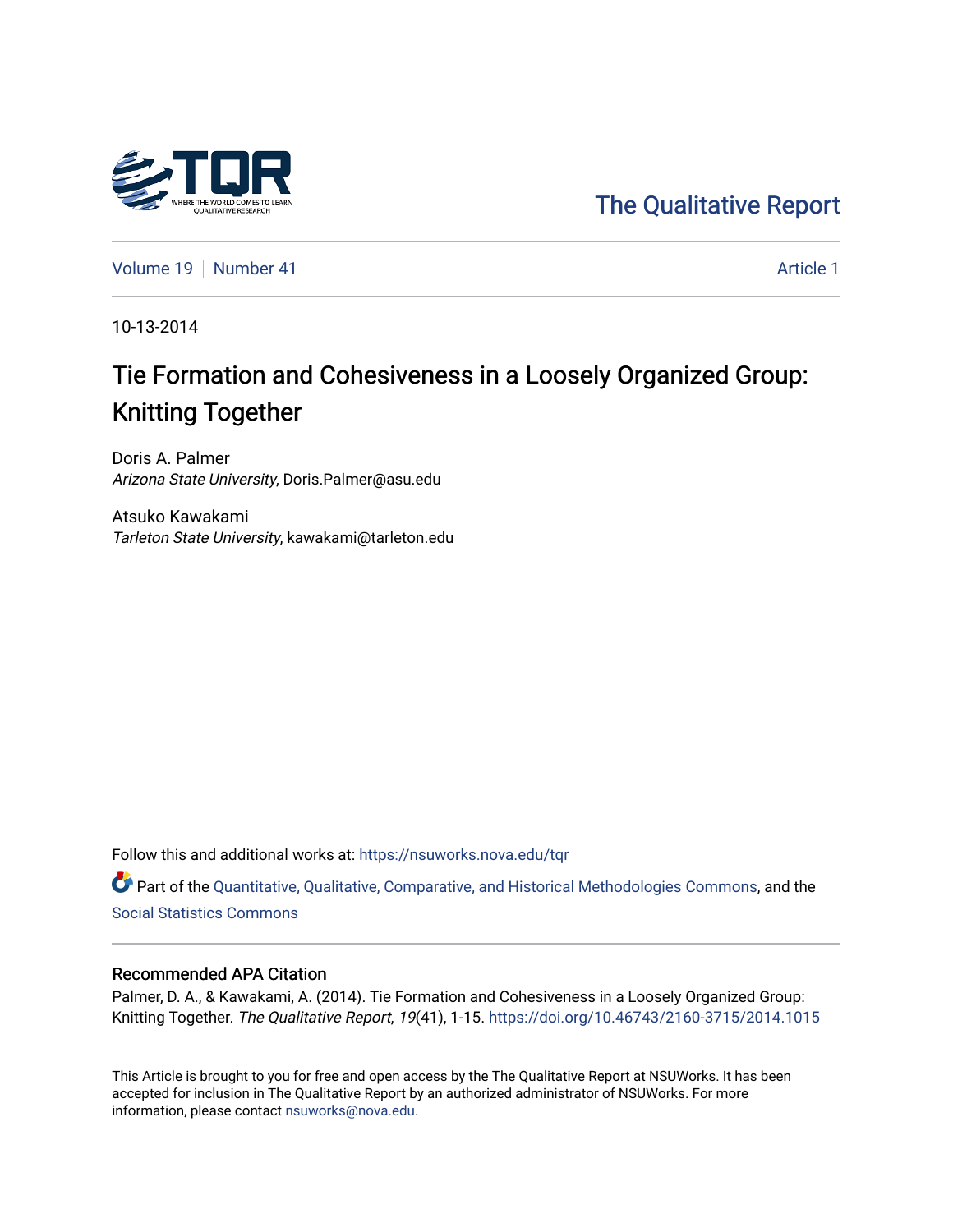

## Tie Formation and Cohesiveness in a Loosely Organized Group: Knitting Together

## **Abstract**

The purpose of this paper is to explore the elements of tie formation and group cohesiveness in a loosely organized group with no clearly stated goal, commitment, or purpose. We employed participant observation and personal interviews to discover factors related to group cohesiveness. With inductive approach based on our thick description of the study sites, such as meeting space and group conversations, we found the nature of relationships within these groups is affected by how each group was started and organized. Having an expressive leader may increase group cohesiveness in a loosely organized group, especially when the leader has a long history with the organization which confers authority as a leader. In addition, use of humor by an expressive leader enhances group cohesiveness. Finally, the arrangement of the group meeting space impacts group cohesiveness. The focus of previous studies was to examine group cohesiveness of task-oriented groups with measurable goals; however, this study compares two loosely organized groups.

## Keywords

Tie Formation, Loosely Organized Group, Expressive Leadership, Group Genealogy, Knitters, Inductive Approach, Participant Observation

## Creative Commons License



This work is licensed under a [Creative Commons Attribution-Noncommercial-Share Alike 4.0 License](https://creativecommons.org/licenses/by-nc-sa/4.0/).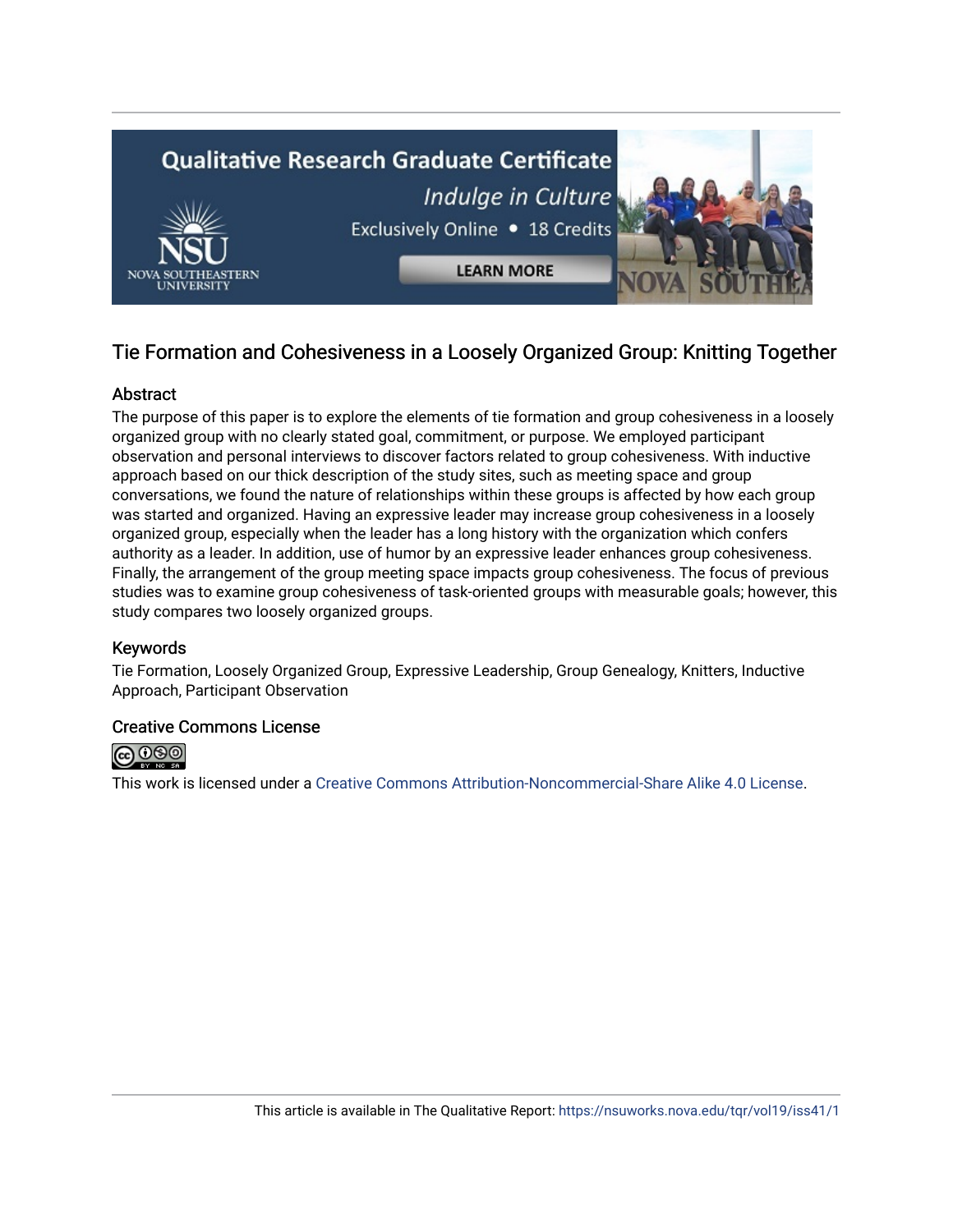

*The Qualitative Report* 2014 Volume 19, Article 81, 1-15 http://www.nova.edu/ssss/QR/QR19/palmer81.pdf

## **Tie Formation and Cohesiveness in a Loosely Organized Group: Knitting Together**

Doris A. Palmer Arizona State University, Tempe, Arizona, USA

Atsuko Kawakami Tarleton State University, Stephenville, Texas, USA

*The purpose of this paper is to explore the elements of tie formation and group cohesiveness in a loosely organized group with no clearly stated goal, commitment, or purpose. We employed participant observation and personal interviews to discover factors related to group cohesiveness. With inductive approach based on our thick description of the study sites, such as meeting space and group conversations, we found the nature of relationships within these groups is affected by how each group was started and organized. Having an expressive leader may increase group cohesiveness in a loosely organized group, especially when the leader has a long history with the organization which confers authority as a leader. In addition, use of humor by an expressive leader enhances group cohesiveness. Finally, the arrangement of the group meeting space impacts group cohesiveness. The focus of previous studies was to examine group cohesiveness of task-oriented groups with measurable goals; however, this study compares two loosely organized groups. Keywords: Tie Formation, Loosely Organized Group, Expressive Leadership, Group Genealogy, Knitters, Inductive Approach, Participant Observation*

Ashley, a young mother of three, said her husband was watching the baby so that she could come to the knitting group. The yarn flew through her fingers as she knitted a baby *kimono* in rich tones of green, black, and blue. She said she knits until her arm gets sore; her husband rubs her arm and asks her why she knits so long. She says because she loves it.

As this field note illustrates, knitters are enthusiastic about their craft. Knitters get together at knitting stores although they can practice their craft almost anywhere individually: in front of the television, on the bus, at rodeos or football games, even during class lectures. They can be regular individual customers at the knitting store; however, elements such as conversation style and meeting space make these people organize themselves as a group.

Knitting is often compared metaphorically to life (Klass, 2008; Murphy, 2002); while both life and knitting follow patterns, sometimes one has to improvise and hope for the best. Knitting involves a process of interlocking loops of yarn by using long needles to create fabric without knots. We consider knitting as a metaphor for a loosely organized group. Holding the yarn with the right amount of tension is important in knitting. If the stitches are too tight, a garment may be too small or it may be difficult to maneuver the yarn on the needles. Conversely, if the stitches are too loose, a knitter runs the risk of "dropping" a stitch off the needle, creating a hole in the fabric. Likewise, the members of a group are looped together, with a leader wielding just the right amount of tension to make a strong fabric.

This study explored the elements of group formation by using participant observation and interviews with two store-based knitting groups in a southwest metropolitan area in the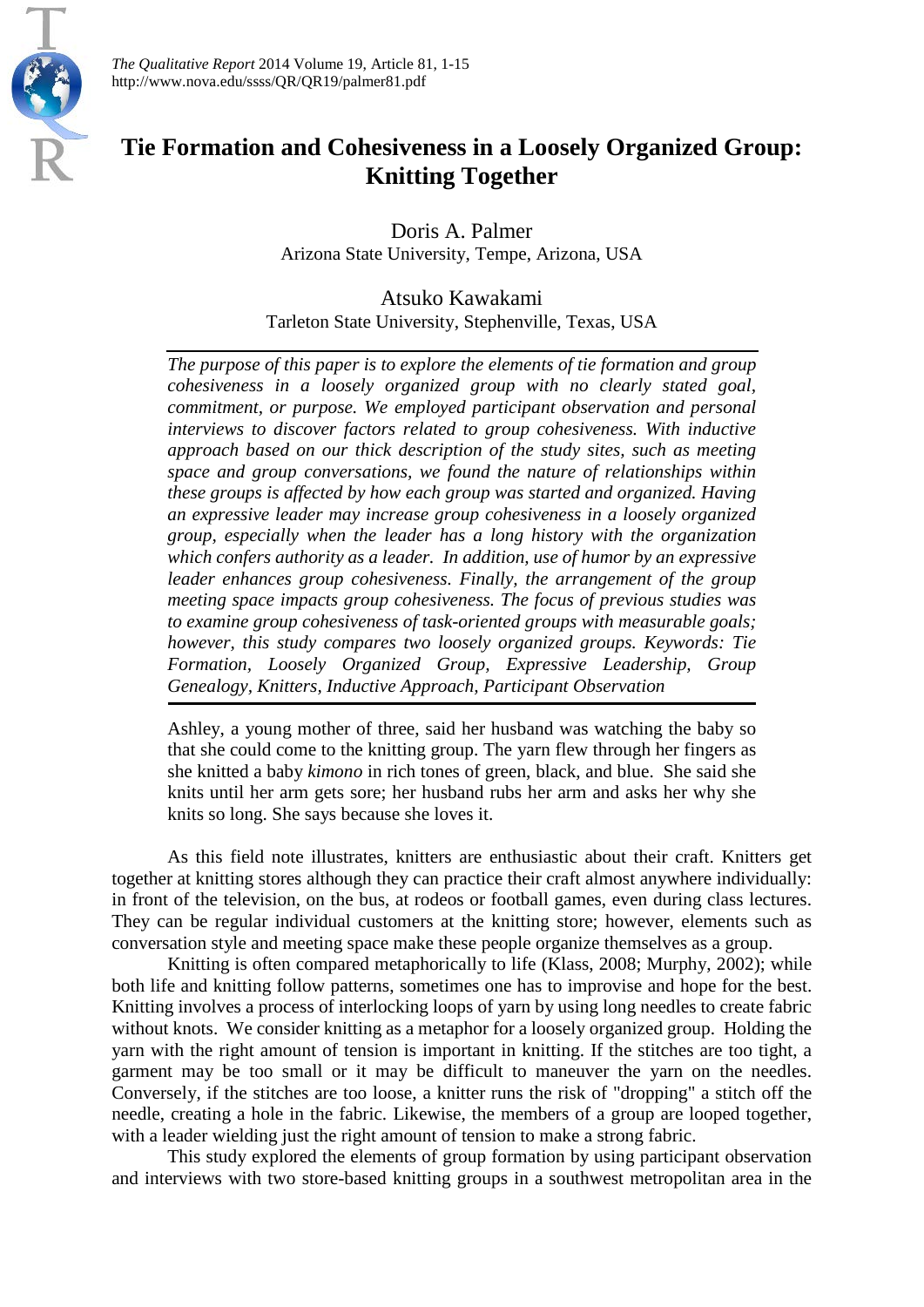United States. Following Small's (2009) study, we define tie formation as a process of connecting with another person, whether the connection is intentional or unintentional. Unlike group sports or activities in which tie formation is an essential part of success in their activities, studying a group of knitters illuminates the nature of tie formation in non-task oriented groups, since knitting does not require any other participants. Small specialty businesses such as knitting stores often have loyal customers who are likely to attend group events at the store. Family-based organizations are expected to be less formal and more concerned about the wellbeing of customers. In fact, Lansberg (1983) discusses how the norms and family values of unconditional love hinder family-owned business in their pursuit of profit and efficiency. Thus, one might think any groups stemming from a family-based store or business tend to be friendlier, more inclusive, and more cohesive than other groups which were not established by a family-owned business. However, non-family based organizations may have advantages for creating inclusive and cohesive groups, especially with the presence of an effective and expressive leader. Other types of groups, such as volunteer groups and small businesses, may benefit from the findings of this study. We will discuss how the nature of a loosely organized group is shaped by the group genealogy, group meeting space, and the presence of a designated leader.

## **Background**

Women have traditionally gathered together to work on quilts in the American colonial and pioneer era. The time-consuming process of quilting was often shared by female friends and neighbors at quilting bees which are social gatherings where people get together to work on a quilt. With many hands sharing the stitching work, the task could be accomplished more quickly, with the added benefit of a social event for the women. Unlike quilting, knitting is a solitary activity and it does not require knitters to get together to produce goods quicker. Yet, many knitters still gather as a group and enjoy the benefit of social interactions.

## **Social Networks Embedded Within Organizations**

A social network "refers to the ways in which people are connected to one another and how these connections create and define human society on all levels: the individual, the group, and the institutional" (Eisenberg & Houser, 2007). Generally, social network research has focused on the benefits that individuals receive (or do not receive) from their participation in social networks (Small, 2009). Most people receive social support from a variety of people, such as friends, neighbors, and family, in their social networks (Wellman & Wortley, 1990). Small (2009) develops a new perspective on the context of social networks which has been neglected in previous research. Previously, social network researchers looked at the ties that were formed between two individuals, with the assumption that people were making ties because they expected to receive benefits; however, they did not ask how ties were formed, and by what sort of mechanisms (Small, 2009). Small goes beyond the usual studies of workplace, neighborhood, and school to show *how* people connect with others in childcare centers, hair salons, and other everyday organizations. These organizations shape the way that ties are formed and the types of ties that form. Small (2009) describes how networks are *embedded* in organizations, and how this affects how much benefit people get from their networks.

Most social network analysts proceed on the assumption that "actors invest in ties to eventually secure resources from them" (Small, 2009, p. 178). Small asserts that "[a]ctors encounter others in organizational contexts that shape the ties they form, their use of those ties, and the resources available through the ties" (Small, 2009, p. 178). Small puts the emphasis on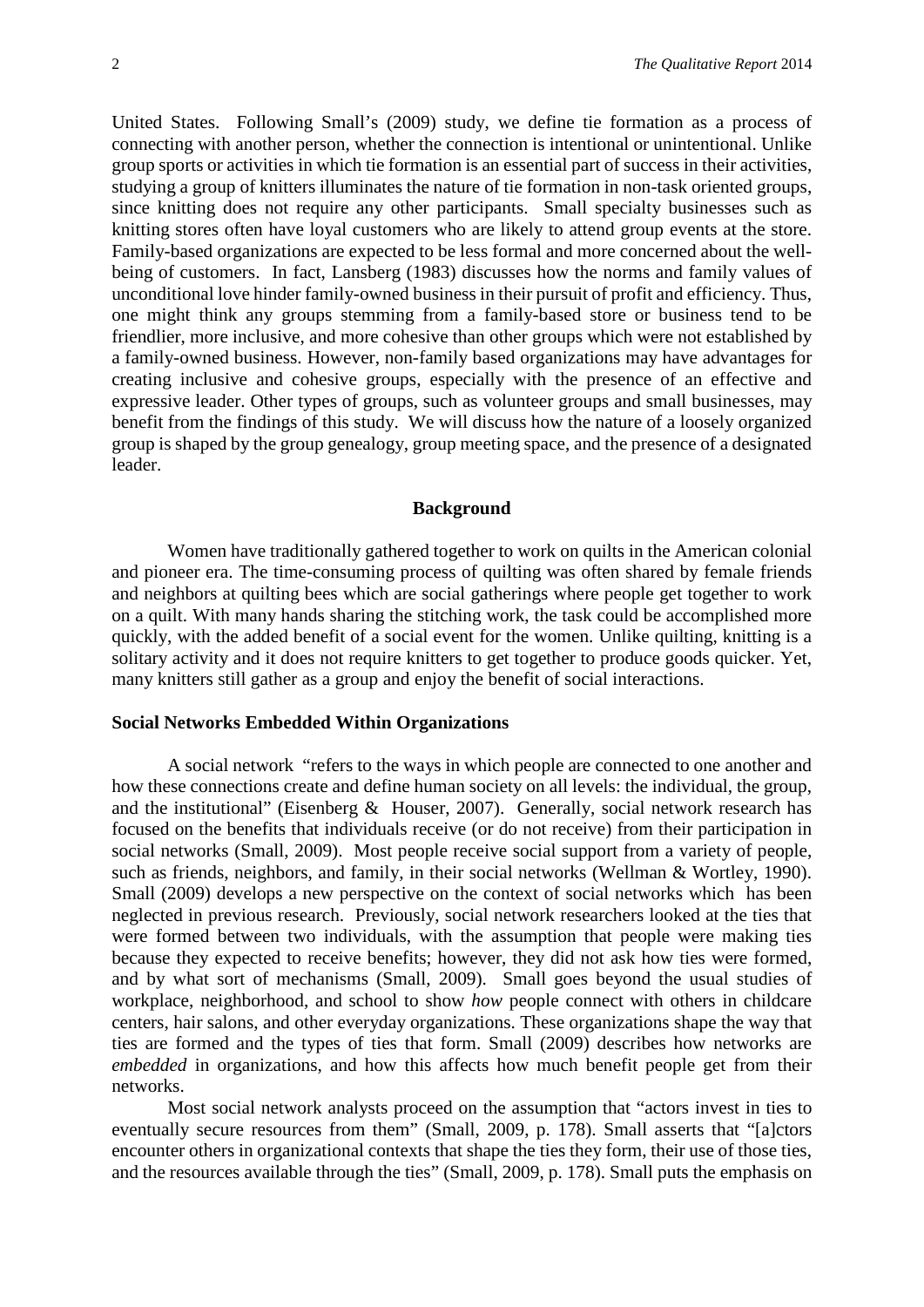the organizational context, "[r]ather than conceiving of networks primarily as nodes and the ties between them, it conceives them mostly as sets of context-dependent relations resulting from routine processes in organizational contexts" (Small, 2009, p. vi).

Organizations broker social ties by the way that they affect social interactions. Small's study uncovered some of the mechanisms through which childcare centers brokered social ties between parents, which included providing "multiple opportunities to interact frequently, durably, or in a focused manner" (Small, 2009, p. 179). Focused interaction within a noncompetitive environment was also conducive to tie formation (Small, 2009). The centers unintentionally facilitated tie formation with policies such as limited pickup times, ensuring that mothers would be at the centers at the same time. Some of the centers required more participation from mothers in the way of chaperoning field trips or helping to plan fundraising efforts. In varying degrees, mothers interacted with each other and had opportunities to form ties. Small (2009) focused on the ways that organizations affect social interactions; however, he did not fully discuss other aspects of organizations that affect tie formation, such as the group's origins or the group meeting space. Our study of knitting groups extends his work to include groups started by an organization and embedded within an organization. The two stores we studied provide a place and time for the knitting groups to meet every week. The interactions are frequent and of some intensity, with typical group sessions lasting up to two hours. Even though a knitting group may not have a particular goal or task, they have a shared focus and an interest in knitting in a non-competitive environment with no commitment or dues. Knitters who regularly attend the knitting group have frequent interactions with other knitters as well as store employees, creating conditions ideal for tie formation.

#### **Knitters Form Loosely Organized Groups**

Researchers have examined the various psychosocial benefits of knitting, but an exhaustive search found only a handful of qualitative studies focusing on knitting groups (e.g., Fields, 2004; Honig, 2007; Potts, 2006; Ruland, 2010). All groups in these previous studies met at restaurants or coffee/tea shops in large metropolitan areas. For example, in Honig's (2007) and Fields's (2004) studies, the knitting groups met in a coffee shop in Chicago and were made up primarily of young, professional women. Honig (2007) explored the fluid nature of social ties formed in the knitting group, maintaining that ties were at times strong and at times weak, due to fluctuating attendance, seating arrangements at the coffee shop, and the activity of knitting, which could serve as a way to avoid awkward lapses in conversation. In Ruland's (2010) study, members of an all-female group developed a social support network that extended beyond the group meetings, including an online connection between meetings. The group that Potts (2006) studied was task-oriented, making and donating knitted/crocheted items, yet was still primarily a sociable group. Although these studies offer important insights about knitting groups, some important areas of group cohesiveness were not fully discussed. For example, what makes one knitting group more "tightly-knit" or "loosely-knit" than another group? What elements are needed to constitute a group identity for a loosely organized small group?

### **Group Cohesiveness**

Researchers have defined and examined group cohesiveness in various ways (e.g., Evans & Dion, 1991; Forsyth, 1990; Mitchell, 1982; Mullen & Copper, 1994; Steiner, 1972; Stogdill, 1972). However, many previous studies in this area focused on task-oriented groups with a certain measurable goal, such as a group of workers, a sports team, or a problem-solving volunteer group. Carron and Brawley (2012) present a definition of cohesiveness which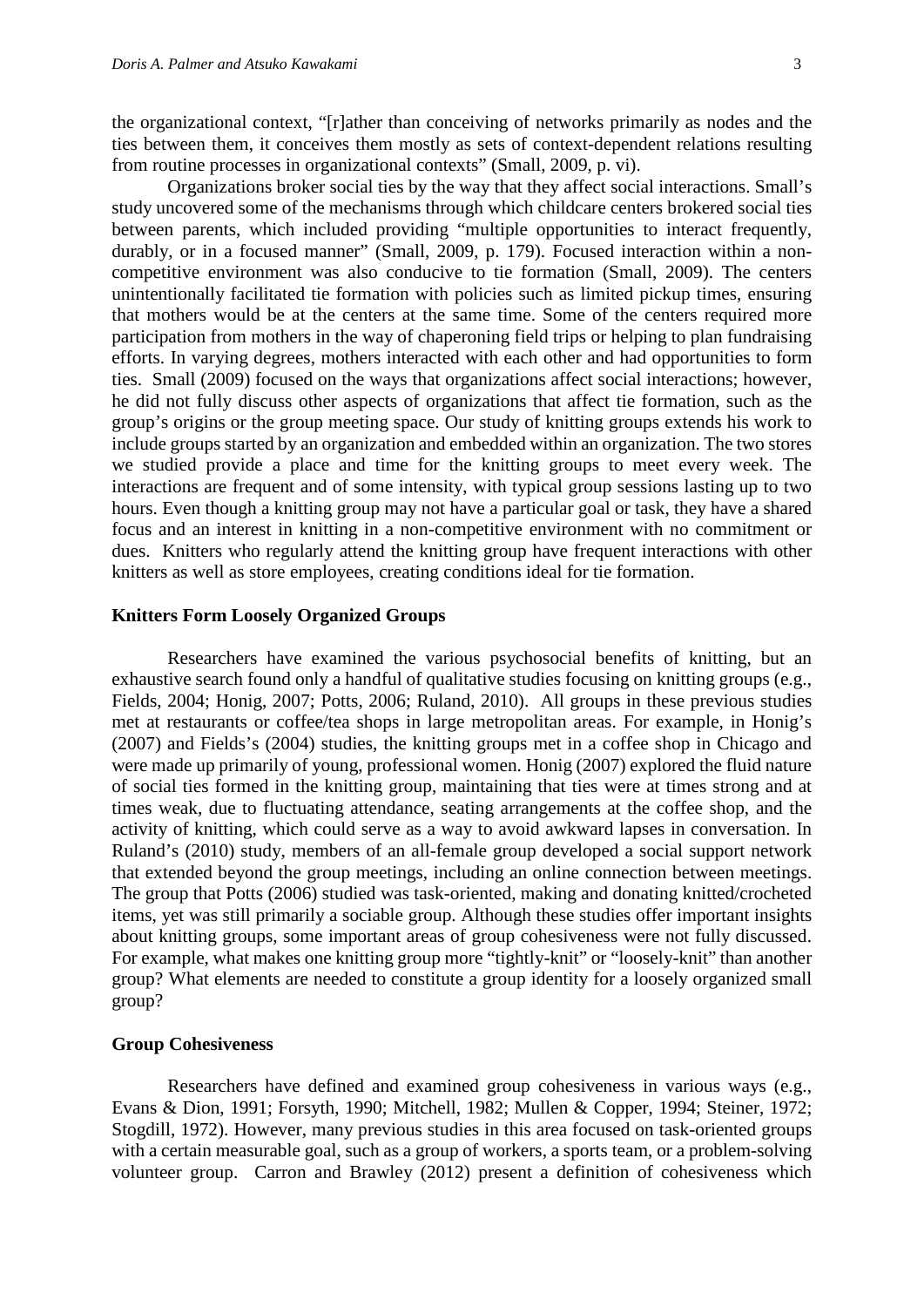applies to most groups, including "sports teams, work groups, military units, fraternity groups, and social and friendship groups" (p. 731). They define cohesion as "a dynamic process that is reflected in the tendency for a group to stick together and remain united in the pursuit of its instrumental objectives and/or for the satisfaction of member affective needs" (as cited in Carron et al., 1998, p. 213). The quality and characteristics of expressive leaders, such as concern for the well-being of the group members, and the beneficial effect of their leadership to the wellbeing of not only the primary group but also the secondary group, are also recognized (Etzioni, 1965; Rossel, 1970). Management gurus use humor in their public lectures in part to promote group cohesiveness in the audience (Greatbatch & Clark, 2003). However, there are few studies that focus on what contributes to group cohesiveness in a loosely organized group with no clearly stated goals, commitment, or purposes. Would merely the existence of an expressive leader who uses humor hold a loosely organized group together? Are there other elements which affect the cohesiveness of loosely organized groups? We analyzed qualitative data from two groups that met at different knitting stores and explored factors affecting group cohesion. We will describe the elements of a loosely organized group that contribute to tie formation, including group genealogy, leadership, and each leader's use of humor.

### **Data and Methods**

The data were collected for academic training purposes with a class project with the emphasis on participant observation in two store-based knitting groups. Pseudonyms are used for names of the stores and participants according to the IRB approved conditions. Permission to observe the group activities was granted from both stores with the understanding that the senior author of this paper would tell the groups why she was there and that all information she gathered was confidential each time she started her observation. Participant observation was chosen as the primary mode of data collection to observe the group dynamics and social interactions among group members. Both groups met at knitting stores. The two stores, Fiber Fun and Yarn & More, are approximately five miles apart. These two locations were selected because they are dedicated to selling yarn and accessories for knitters; they are not chain craft stores. Both stores also have supplies and classes for other types of fiber arts, such as weaving and spinning. They are open at least five days per week, and offer a full range of classes. These are stores for the serious knitter, selling more expensive yarns that are not available in discount stores and chain craft stores. Not counting the shop employees, a total of 25 different women attended the regular knitting group meetings at Fiber Fun during the data collection period. At Yarn & More, a total of 16 different women and men attended the regular meetings. Demographically, all were white and nearly all were women, ranging in age from the 20s to the 80s. The group at Fiber Fun met in the afternoon, and drew older participants, with most over the age of 60. Some younger women (under 40) who were not employed or had flexible work hours also attended. In contrast, at Yarn & More, the evening meetings drew younger women who worked during the day, with most women under the age of 60. Being close to a large university, this group also attracted some college students. The senior author attended regular meetings held on a weekday afternoon at Fiber Fun and a different weekday evening at Yarn & More; the meetings were held on the same day each week per each store's schedule.

Four personal interviews were conducted with individual group members to collect supplemental information about the history of the stores, since participant observation does not provide such specific information. All interviews took place in participants' homes and were recorded. Three participants in two stores and one key informant, a leader of one group, gave a generous amount of time, between 40 minutes and two hours, to answer how their store and knitting group started, their experiences in the groups, their reasons for participating, and their perceptions of the groups. Interviews started with explanation of a consent form including the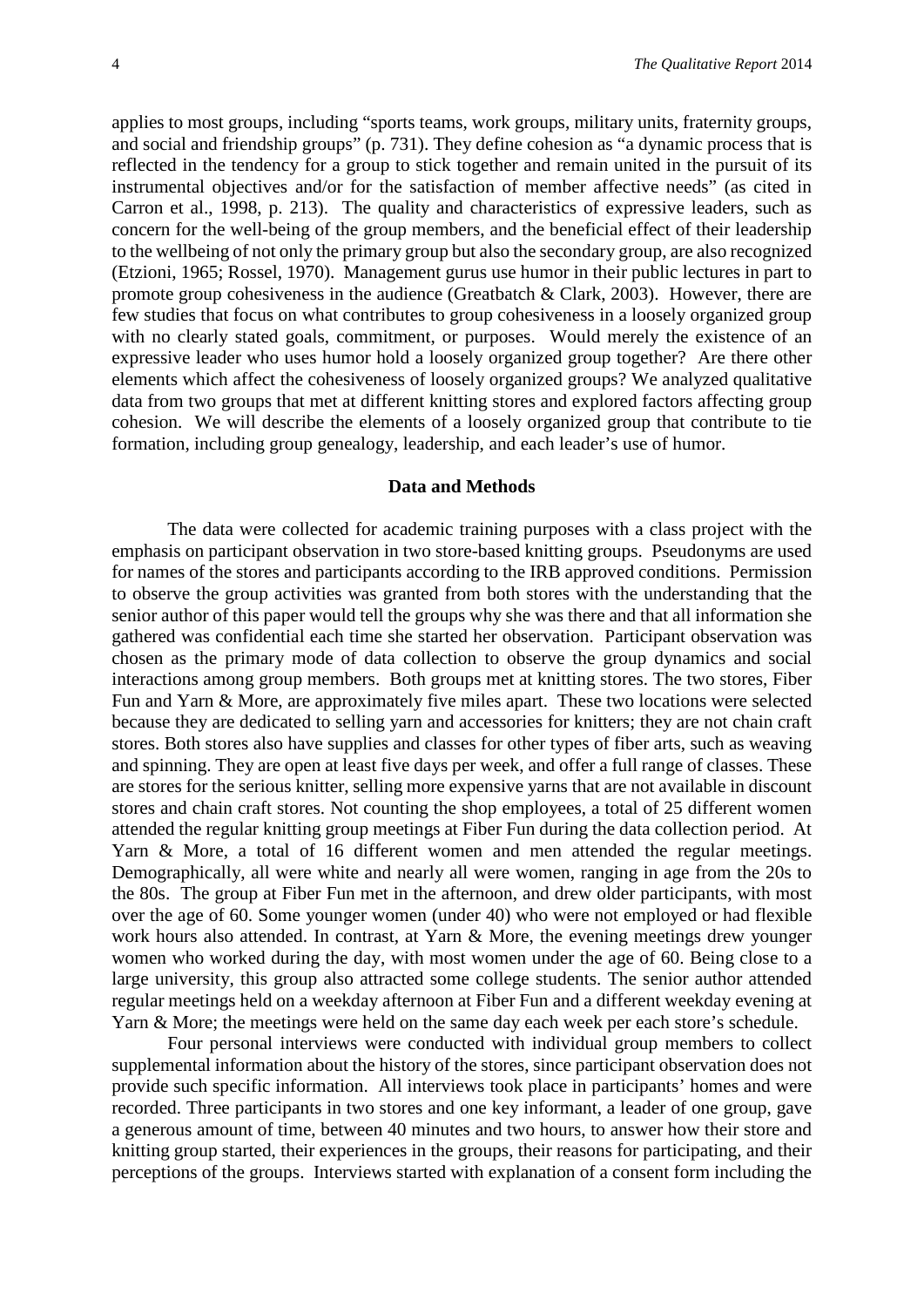purpose of the study, risks, and benefits, along with researcher contact information, and the interviewer went over the information with the interviewee.

The senior author transcribed detailed field notes after attendance at each knitting group meeting. She started to attend meetings (3 to 4 times a month) for several months in the two stores starting September 2010. Each meeting usually lasted about two hours or longer. The senior author is a knitter herself; even though she was not a member of these particular two knitting groups when she started to collect data, she was an insider in a larger knitting community as she was familiar with the knitting lingo, the major designers who publish books and patterns, as well as online knitting websites. The senior author felt that her status as an insider of the knitting community helped to gain access to those two store-based knitting groups which are located in a metropolitan area of the Southwest U.S. Although the senior author considered herself an insider to some degree, participants did not forget her purpose of attending in the knitting group as one field note describes:

I got out my notebook and took notes on who was there, naming off the people I know by name. Someone said, "She's taking attendance!" By now, the regulars know who I am and why I am there.

The second author helped analyze data to identify the patterns of the two groups and developed the framework of how those two groups' characteristics developed. As an outsider of the knitting community, it was the second author's task to examine any possible biases on data analysis. She purposefully did not attend any meetings in order to read and analyze the transcribed notes objectively with an appropriate distance from the study subject. She questioned how the senior author felt in various situations at the study sites to incorporate the researcher's feelings as a valid source of data in the analysis. In second and third readings of field notes, instances and examples of themes were marked in the field notes and tallied. With an inductive approach, we identified that themes related to tie formation and group cohesion were conversation topics, humor and leadership, group genealogy as well as group meeting space.

#### **Results**

We conceive of the relations between knitters in a yarn store as a loosely organized group, which may result from the routine process of knitting and having conversation only within the yarn store. Groups which have a goal or task are categorized as secondary groups in which the group's existence is characterized as the means to an end. In contrast, the primary group, such as family and close friends, is defined as the end itself; the group itself is important, even though it has no task. The knitting groups do not fit either definition perfectly. The groups have no clearly stated official goals or tasks, and are therefore not secondary groups. Likewise, the groups cannot be considered primary groups because without the shared focus on knitting they would not exist. Group members at the store are individually working on their own knitting project while they are tuning in and out of the conversations. These two activities are the reason that knitters gather as a group at the store; the group has no dues and no task to accomplish. Thus, the ties between the members of a yarn-store-based knitting group can be best described as loosely organized without commitment or a clear group goal. Some members of the knitting groups actually prefer not to belong to a well-organized group. One of the knitters has gone to one of the "Meet-up" knitting groups in the past and she thought:

they are more organized and have nametags which she said was kind of "anal." [Anna said] one woman there is a "ghost knitter" who knits things for someone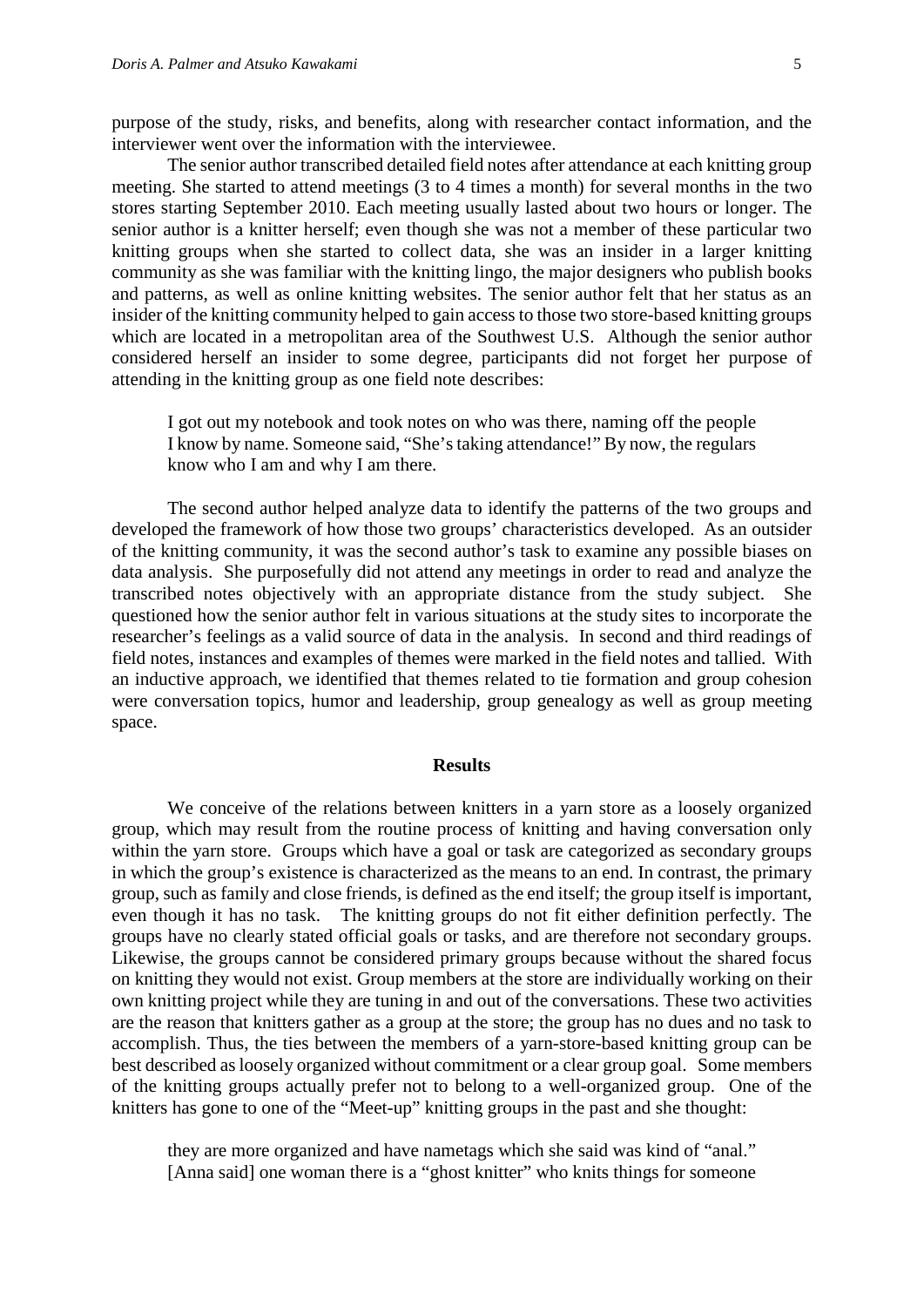else to give as gifts (presumably made by the giver). The meetings are \$1 per visit.

Even though loosely organized groups lack a clear group goal, their site characteristics (location), group meeting space, conversation topics, leader and humor, as well as group formation and genealogy, can create unique individual group characteristics. All together, these elements can affect a group's cohesiveness. In the following sections, we will discuss how each element affects group cohesiveness based on the thick description of the study sites and our analysis of data.

## **Site Characteristics**

The appearance of the two stores is different. Yarn & More moved into its current location within the past few years, and the store maintains an uncluttered feel, with open space showing off the wooden floor. It is on the end of a strip of stores, and has windows on two sides, allowing plenty of natural light. Product displays in the center of the space are no more than four feet tall, while around the walls six-foot shelving is sectioned into bins to hold skeins and balls of colorful yarn. Samples of knitted sweaters, shawls, bags and purses, hats, and scarves are hanging on the walls or perched atop the shelves; new samples appear frequently. Instructional books, patterns, tools, and notions are displayed near the counter at the center of the store. Behind the counter area, curtains separate classrooms and storage areas from the retail area of the store. The knitting groups gathered around two wooden tables near the front windows—one long table with 10 chairs and a large oval table with 8 chairs.

Fiber Fun has been in its current location for much longer than the other store. The store is in the middle of a block in a downtown business district, and has a narrow floor plan with a front door and windows at one end and a back door at the other end. Tall shelving units line the side walls, with bins for yarn and knitted samples of blankets, hats, sweaters, socks, bags, and scarves on top. Shorter shelving is arranged around the center of the store, with a long aisle running up the middle of the carpeted space. The counter is about two-thirds of the way back on the left. Beyond that is an area with a couch and love seat arranged at right angles to each other. This is where the knitting group met. Folding chairs were added around the other two sides, with a coffee table in the center. Along the wall next to this meeting area are books about knitting, crochet, weaving, basketry, tatting, and other fiber arts. Patterns are displayed in rotating wire racks, and also stored in 4" three-ring binders with the books. Fiber Fun has a larger selection of books, patterns, and tools than Yarn & More. Classes at Fiber Fun take place at round tables located in the front and middle of the store, and sometimes in the back area away from the retail part of the store.

#### **Group Meeting Space**

Although Small (2009) revealed the importance of creating opportunities for social networking for individuals as a latent function of businesses, the importance of space management was not fully discussed in terms of group dynamics in social networks. Goffman (1959, 1967) maintains that the "props" and "set" provide the characteristics or nature of relationships within particular places. Social networks are not solely based on frequent interactions in a certain location. How the space is arranged for the interaction would make a significant difference in terms of group dynamics. For example, Honig (2007) found that seating arrangements dictated interactions at knitting groups in a coffee shop. Non-store based knitting groups may have more arbitrary effects of the seating arrangement on interactions since their space arrangement at each meeting depends on other factors such as how busy the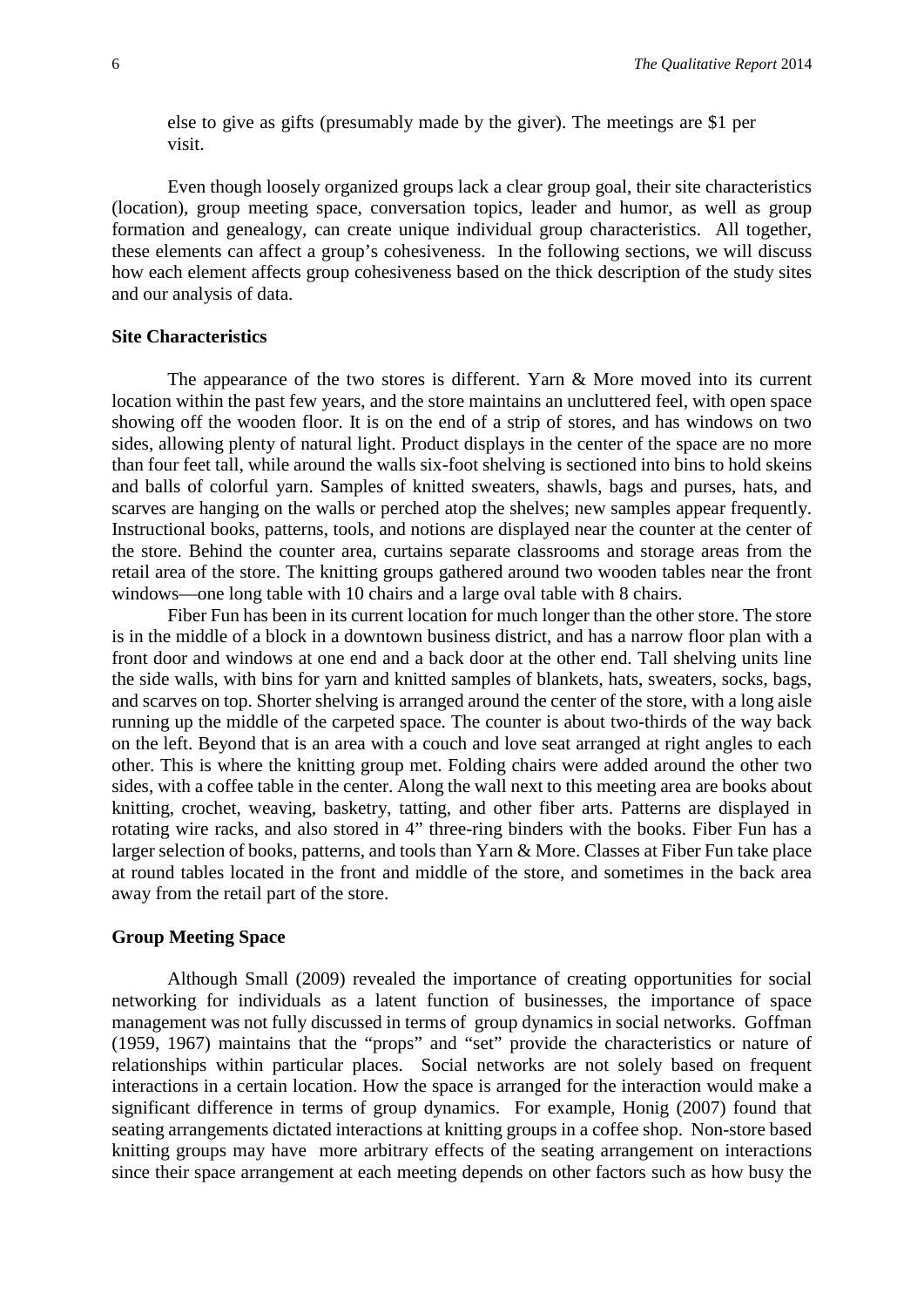coffee shop is at that time. On the other hand, the whimsical nature of space arrangement will be eliminated in store based knitting groups because the store has a designated space for the group to meet. The impact of the space and seating arrangement on the group's cohesiveness might be greater than non-store based groups. The organization, in this case the knitting store, decides on the type and arrangement of furniture the knitting group uses in the store. We will show that this impacts the interaction of group members and thus the types of ties that will form. Zooming inside of the organization or the knitting store, furniture arrangement can unintentionally set the tone of the groups. The arrangements at each store were different, which made a difference in tie formation. The seating arrangements at Fiber Fun seemed more conducive to intimate conversation topics. People were oriented in a circle facing each other and could see each other. In addition, the area is a little smaller at Fiber Fun, so people sat closer to each other. At Fiber Fun, the knitting group area contained a couch, love seat, and folding chairs arranged around a coffee table. The stuffed furniture and coffee table were never moved, but folding chairs were rearranged and moved closer together to make more room for group members. With this type of seating, participants were sitting in a circle and facing each other, which had the effect of involving everyone in the conversation. Squeezing in more chairs did not seem to create a split in the conversation at Fiber Fun. In addition, people were sitting right next to each other on the couch and love seat, which is more intimate than sitting next to someone in a folding chair. This seating arrangement made group members feel more connected with each other and facilitated more intimate conversations even for a newcomer such as a researcher entering into this store for the first time. Kong (2012) describes the significance of space and relations of newcomers and old members in martial art practice; she writes:

The authority of 'coming to practice' rests on its intersubjective approach where the practitioner immerses him/herself "in a space of dispersion, with an extending net of relations with 'others', that is, with nature and with other human subjects." (Zhu, 2004, p. 242 as cited in Kong 2012, p. 176)

Whether it is in martial art practice, knitting stores, or any other organized groups, seating arrangements are an important aspect of group tie formation because they help define each member's role in that particular context and space.

In contrast, at Yarn & More, the knitting group used two wooden tables. The table that was used most often had a top approximately 4 by 8 feet. A smaller oval table nearby was used when the big table was full. Folding chairs were added to make room for more people when needed, and the two tables were never pushed together. While it was nice to have a table to lay out knitting supplies, the table and chairs did not feel as intimate for conversation. In fact, the long table at Yarn & More encouraged two conversations, one at each end. Indeed, the groups at each end of the table were sometimes having separate conversations about two different topics.

## **Conversation Topics**

A business may unintentionally provide the space and time for different types of friendships to form. While the knitting store provides a domain (knitting and other fiber arts) for conversation topics, group conversation goes well beyond that domain. However, it was noticeable that conversation topics were different in the two stores when knitters talked about something other than knitting and fiber arts subjects.

As Small (2009) notes, frequent and repeated opportunities to interact in a focused way enable individuals to form social ties. Both knitting stores did this by scheduling the knitting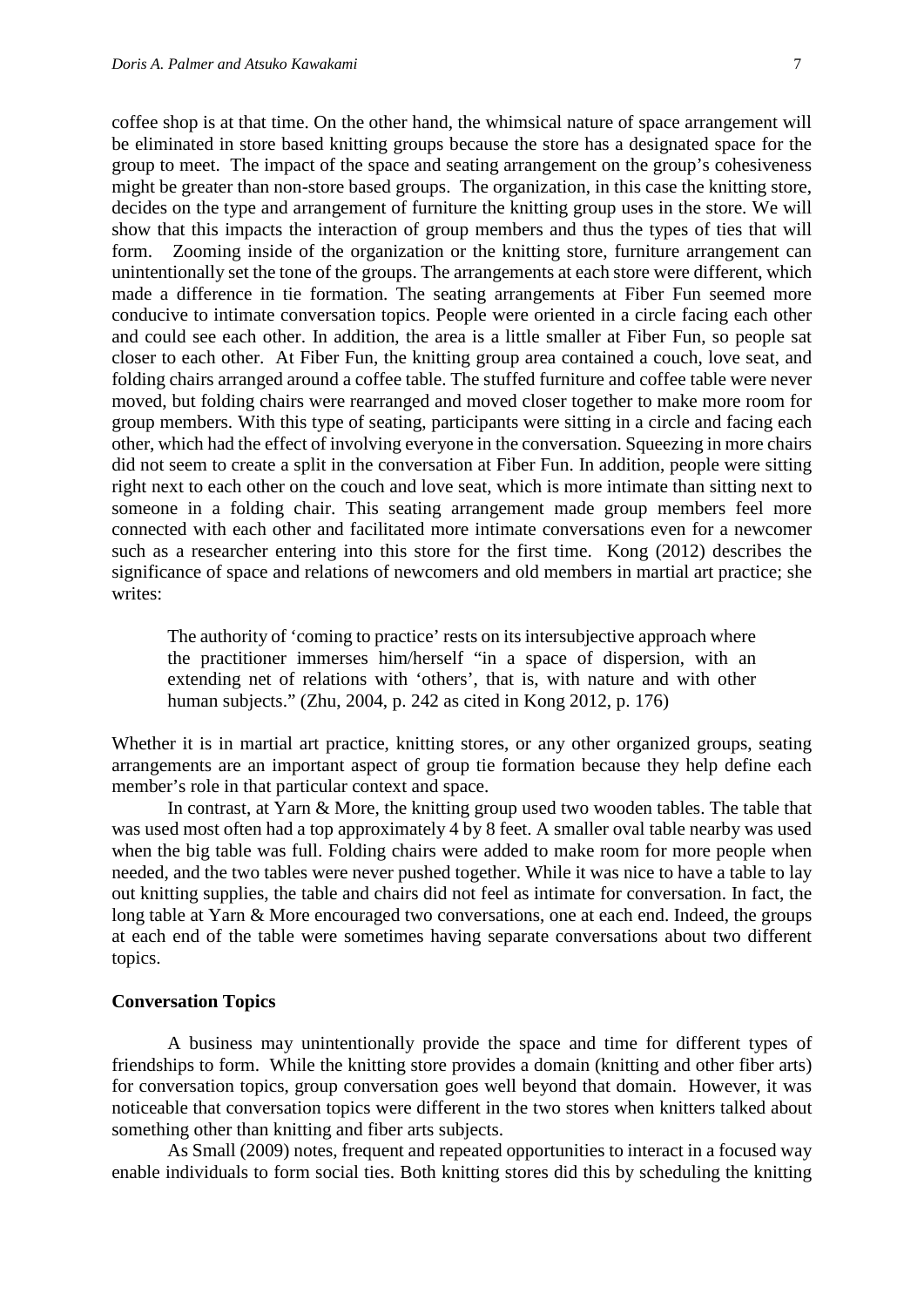groups at specific days and times each week and providing a place for the knitters to work and interact. Both stores also promoted the knitting groups in person and on their web sites. The group at Yarn & More met in the early evening. Accordingly, it attracted people who had jobs and classes during the day, while Fiber Fun's afternoon meeting time attracted people who were retired or had more free time during the day. They were mostly women over 50 years old and many were retired. This affected conversation topics as well as the nature of relationships between the members. For instance, participants in Yarn & More's 6:00 p.m. meeting often had not eaten supper yet, so it was understandable that the conversation would turn to food and drink.

On the other hand at Fiber Fun, the group met at 1:30 p.m., so members had usually eaten lunch before the meeting. The older women's conversation at Fiber Fun more often was about matters related to home and family. They were interested in the health of members and their families, and the entire group was involved in conversations. At one afternoon meeting, one regular member of this group asked everyone what they were going to fix for supper that night; she said she needed ideas. As one can see, even when food was discussed at Fiber Fun, it was more often connected to eating at home, while for the younger women at Yarn & More, restaurants were a more popular topic, along with other topics outside the home, such as the economy, politics, social issues, jobs, and education. This difference could be attributed to the difference in the members' demographic characteristics between two stores, but it also could be due to each store's characteristic as Fiber Fun espoused a quasi-family atmosphere while Yarn & More maintained more professional (store and customers) relationship. Overall, the conversation topics and styles were more individualistic at Yarn & More, while Fiber Fun had patterned conversation topics and an inclusive group conversation style as a whole.

Small (2009) identifies three types of friendships: compartmental intimates, standard intimates, and non-intimates. In the case of this project, compartmental intimates are friends but only within the domain of knitting. Standard intimates are friends that transcend the knitting group—they do things together outside the store and they talk about more personal things in the group. Non-intimates just have superficial conversations. Both Fiber Fun and Yarn & More facilitated the creation of compartmental intimates, but Fiber Fun had more standard intimate relationships, especially among the regulars. When the senior author entered Fiber Fun for the first time as a researcher, the sense of community was immediately observed. At Fiber Fun, the entire group heard one member talk about medical problems of her family members and difficulties she had coping with the situation. Other group members showed empathy by asking questions, sympathizing with her, and offering suggestions for ways to improve her situation. In contrast, Yarn & More had some of each, but many more non-intimate relationships, as one of the field notes at Yarns & More records:

Five women were sitting at the long wooden table near the front window. I asked [Carol] if these were the "Lacy Ladies" she had mentioned the previous week, and she said "yes, the two at the end" were. There were three women sitting at the other end of the table near the window, almost as if they were segregated.

At Yarn & More, personal conversations about family were likely to involve just a few people (or a smaller group), although this was not always the case. Overall, Fiber Fun had a more solidified and all-inclusive structure as a group than Yarn & More. What makes one store have more structure as a group and the other have less?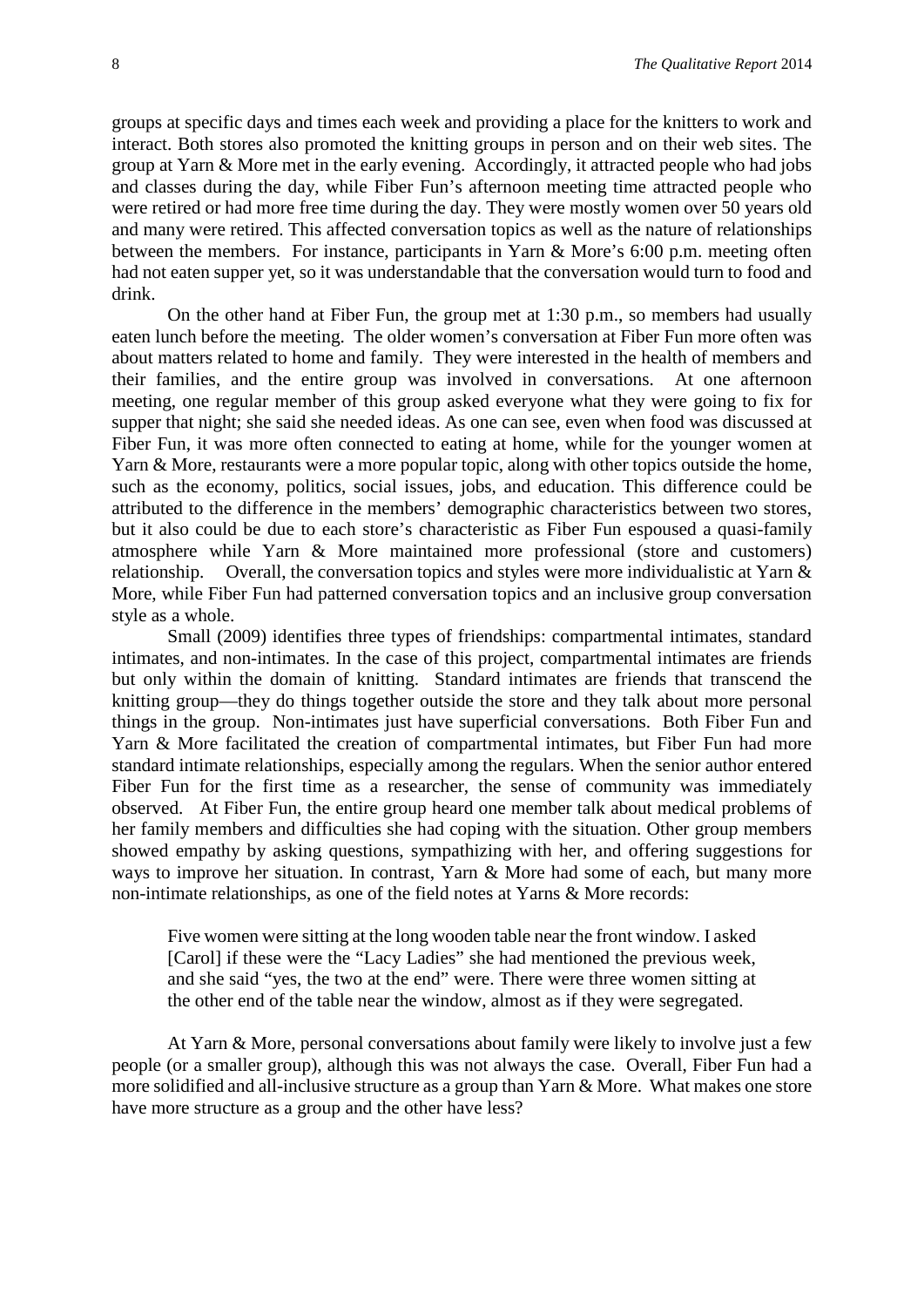#### **Expressive Leadership and Humor**

Having a designated leader seems to affect tie formation in the knitting groups. At Fiber Fun, owned by two female friends, having a designated leader makes the group seem more stable — members know the leader will be there, even if no one else shows up that day. Kay, a widowed white woman in her 80s, is the leader at Fiber Fun. She has been knitting for over 70 years. She started going to the knitting shop when it was owned by someone else, and stuck with it through several changes in location and when it changed hands to the current owners. Kay knows the merchandise in the store, she knows the customers, and she knows knitting. During her interview, Kay explained how the knitting group was started and how she became the designated leader.

Kay: I worked there, I worked the night shift, a couple nights a week, 'til Debra (store owner) finally, she fired me because [laughs] because it made her nervous my driving home at 10:00. And she used to have to … get my kid to follow me. And I said that's ridiculous, I've got my phone if something happened. So anyway… . Then they started that knitting group and wanted me to take that over, so that's what I'm doing. [laughs] It's fun.

Interviewer: I think so too.

Kay: I think it's fun, and I enjoy it. It's a good outing for me. They don't pay me, but I get an employee discount on anything I buy, so that's nice.

Interviewer: That's nice. That's worth a lot, I'm sure!

Kay: Yeah, it is, as much as I buy, yeah, it is. [laughs]

Because Kay knows that Debra was sincerely concerned Kay's safety, this episode of "firing" did not create any hard feelings or cause conflict between them. Besides, Kay was not working for the monetary purpose, but for the purpose of enjoyment. Kay gained institutional authority because the store designated her as group leader. Whether recognized or not, this was an important process of tie formation for the rest of the group members. Members want to go to the knitting group because they like Kay and know she will be there every week. The Fiber Fun group was inclusive of newcomers and old members. On the first day of attending the group for participant observation, Kay teased the senior author for not knitting the "right" way soon after she sat down with the group. Everyone laughed and a few people said that Kay tells everyone they're not knitting correctly unless they are knitting continental style (knitting with the yarn in one's left hand, a European method). This type of teasing, about not knitting the "right" way, was observed at several different meetings and with other first-time visitors. Kay's recurring teasing helped old and new members of the group feel more connected and part of the group, in the same way the senior author felt accepted by the group immediately after Kay's teasing followed by everyone's cheerful laughter. Just as management gurus use humor effectively to build cohesiveness in their audiences (Greatbatch & Clark, 2003), Kay uses humor to help group members feel included and create a stronger sense of cohesiveness. Even though the groups that business gurus and Kay manage are very different, humor is effectively used in both groups; it is an important part of creating cohesiveness, regardless of the size or type of the group.

There was a difference in humor at the two stores. The group at Fiber Fun had running jokes and good-natured teasing. In contrast, at Yarn & More, group members were more likely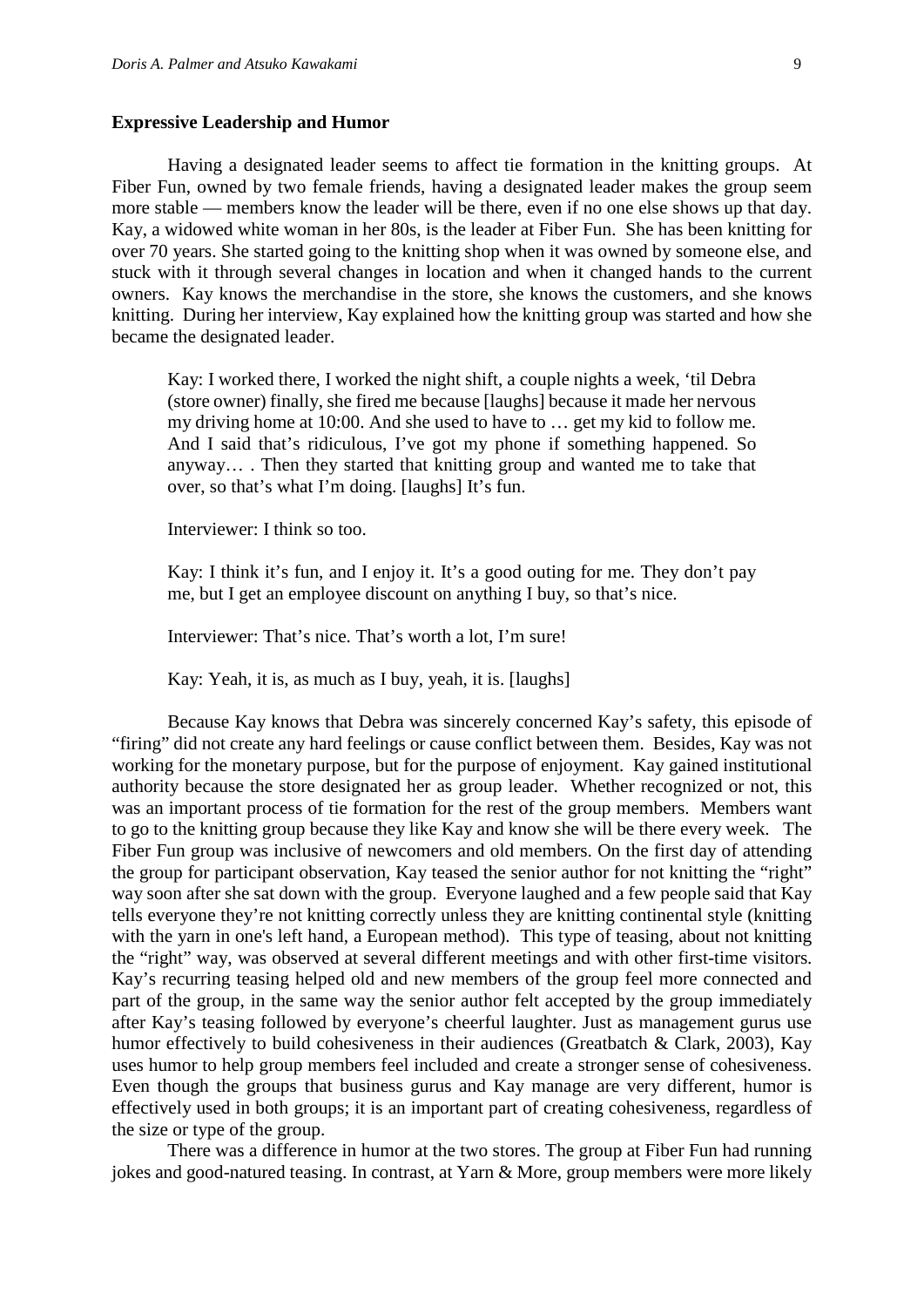to make a joke about something that came up during conversation that evening, but running jokes or teasing were not observed. Here are two excerpts from the field notes at Fiber Fun.

Sue [a retired art teacher] also said it was the same thing every week. She'd been gone for six weeks and there was nothing new. I said, oh it's like a soap opera where you can tune in once a year and the same story lines are still going, which made everyone laugh again. She said, no she likes soap operas, but it was the same thing in the group every time, for instance Kay always tells everyone they knit wrong. Kay piped up and said that's because they do

Donna [older regular member with intermediate knitting skills] said, "I had a psychic experience with Kay." She explained that she was in Minnesota and was working on a shawl. She kept making mistakes and ripped it out twice, then she heard a voice in her head saying, "Just do what the pattern says." Everyone laughs, as this is apparently something that Kay is known for saying

Notice how the following two examples of humorous incidents at Yarn & More are related to the conversations that were taking place that night, and do not refer to previous shared experiences at the knitting group.

When I introduced myself as a grad student working on a project and asked everyone to introduce themselves, Rich [50-ish man married to a store employee] said, "Hi, I'm Rich, and I'm an alcoholic, I mean a knit-aholic, fiber addict", which made me laugh.

At the long table, the talk turned to candy when Janice said she had been to Sweetie's Candy Warehouse, in a 5000 square foot building on [School Avenue and Chandelier Street]. She was talking about all the old candy that was sold there…Sugar Babies (One of the members said that he used those to pull teeth when he was a kid), and Sugar Daddy. Another member remarked drily, "I want one" and everyone laughed when they realized she was referring to a man.

Certainly, the pattern of running jokes and teasing at Fiber Fun created a sense of belonging. While it might seem that newcomers would feel excluded because they wouldn't know the running jokes, Kay "initiated" them into the group by telling them they were not knitting the right way. When another group member explained the joke, the newcomer felt included in the group; existing members were also reminded of times when they or others were told they were not knitting the right way, creating a sense of continuity. In contrast, newcomers at Yarn & More did not need to have a history with the group to understand the individualized jokes. The joking at Yarn & More did not create the same sense of belonging because it did not "initiate" newcomers into the group membership. Both groups used jokes and teasing to form group ties, but humor created a different tone and character for the groups. Kay looped the newcomers into the group at Fiber Fun, making them part of the loosely organized fabric. Individual group members at Yarn & More were more like snippets of yarn, not the continuous strand used to create a cohesive fabric of relationships.

In summary, the group at Fiber Fun had a different style of humor than the group at Yarn & More. At Fiber Fun, the group used humor in a repetitive manner, with running jokes and inside jokes used to help newcomers and existing members feel included. At Yarn & More, the humor was individualized and did not include running jokes. The two styles of humor contributed to different feelings of cohesiveness in the two groups, with Fiber Fun being the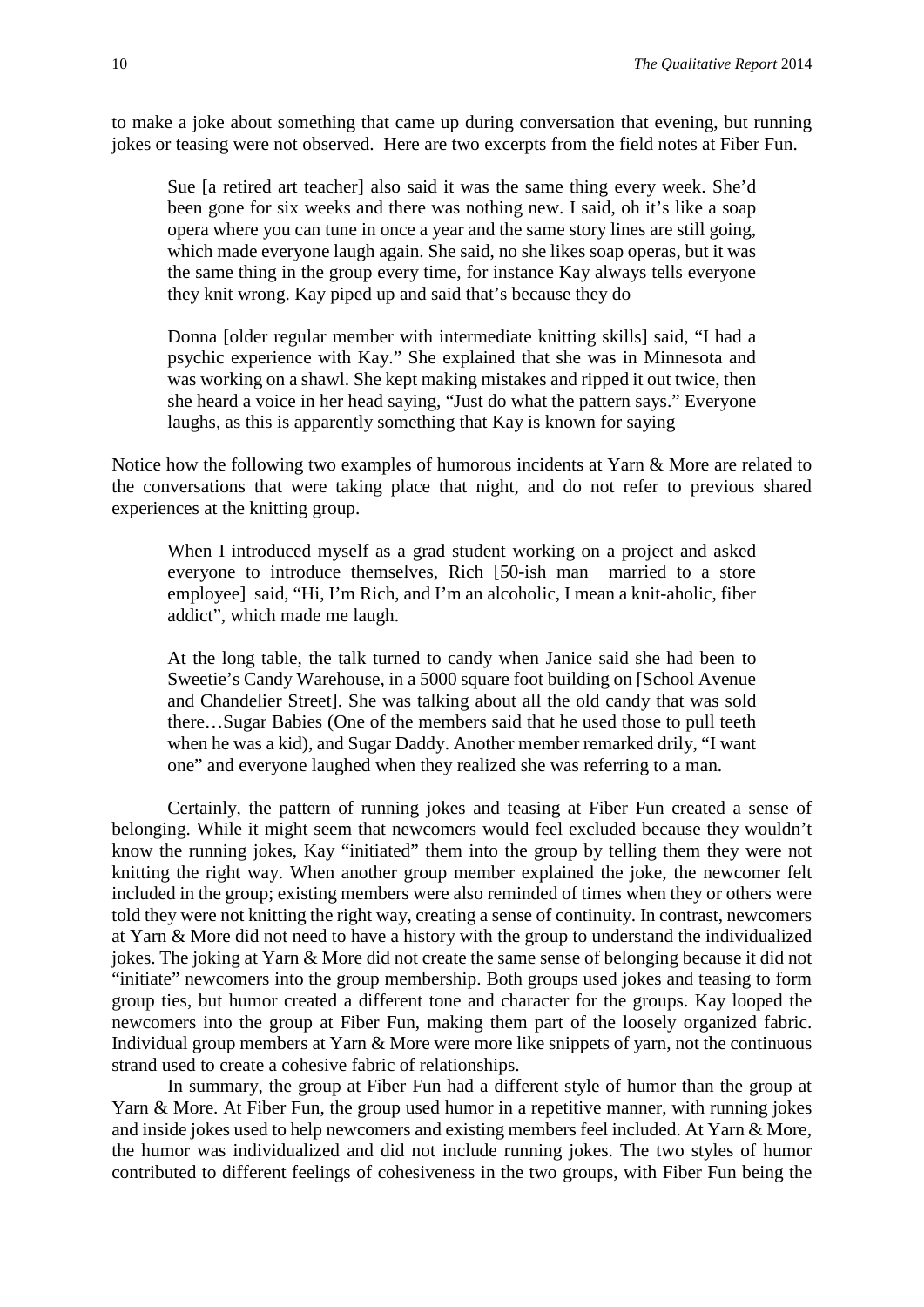more cohesive group because its members laughed more frequently as a whole compared to Yarn & More's members. Jokes and humorous moments were short-lived at Yarn & More because of the individualized style of humor.

Although a small, informal group like these knitting groups may not need to have a designated leader, having a leader with the right type of leadership role can affect the group's tie formation. Expressive leadership is focused on the well-being of the group, rather than completing tasks or achieving goals, which are the domain of instrumental leaders (Rees & Segal, 1984). Expressive leaders "are concerned with the elimination of interpersonal friction ...internal integration in this view is a function of leadership" (Rossel, 1970, p. 313). Group members feel affection for expressive leaders (Rees & Segal, 1984). Kay's personal quality as an expressive leader is enhanced by her long history as a knitter and with the store. Unlike at Yarn & More where the owners and some employees are real family members, Fiber Fun has an expressive leader who "acts like" a parent of the group or relative of the store owners, but is actually not related to them. At the meeting a week before Thanksgiving, not many knitters were there, and Kay suggested that the group could use a phone list so that someone could call and check on absent group members. The group members at Fiber Fun or Yarn & More may not know how their knitting group started. However, the presence of an expressive leader and her specialized knowledge as a result of her long association with the organization and the activity are an important aspect of leadership.

In Kay's case, she has a position as an expressive leader who knows the history and origin of the group, but is not in a position of power as a store owner or employee who has to be absent from the group conversations most of the time to fulfill other store duties. Kay's knowledge about the store history and her presence fostered the tightly-knit group cohesiveness. It exemplified how length of belonging in the organizational history, rather than the actual ownership of the organization or utilitarian function, is important for expressive leaders. Kay's long history with the store gave legitimacy to her role and clearly defined her as an expressive leader who can tease members without offending anyone. This helped create cohesion in the group. Expressive leaders are often understood as solely based on personal characteristics, such as being a peacemaker or caregiver. However, traditional authority does matter in small informal groups in modern society and gives additional dimension to an expressive leader.

## **Group Formation and Genealogy**

The owners of Fiber Fun were two female friends, while the owners of Yarn & More were a wife and husband, and many of their employees were family members. Family relationships and interactions outside the family seem to impact the rest of the group members. When family members attend the knitting group, the conversation may be affected because employee family members may not want to discuss family matters in a public manner or in front of other family members who may also be in the store working. Perhaps that is why at Yarn & More, personal conversations about family were likely to involve just a few people, not the entire group. Ironically, the family-owned store had less family-like atmosphere and conversation topics due to the fact that this knitting group was organized by a family-owned store. It seems that the genealogy of the small group makes a difference in terms of how the group sets the tone for the members. Within the context of a family-owned store, the tone of the group was less intimate and insinuated more private conversations among group members. This "tone" may have worked as a mechanism to separate the family/private sphere from the public sphere for the owners and employees, as the rest of the group members started to make small conversation groups rather than making one big conversation circle while they were knitting.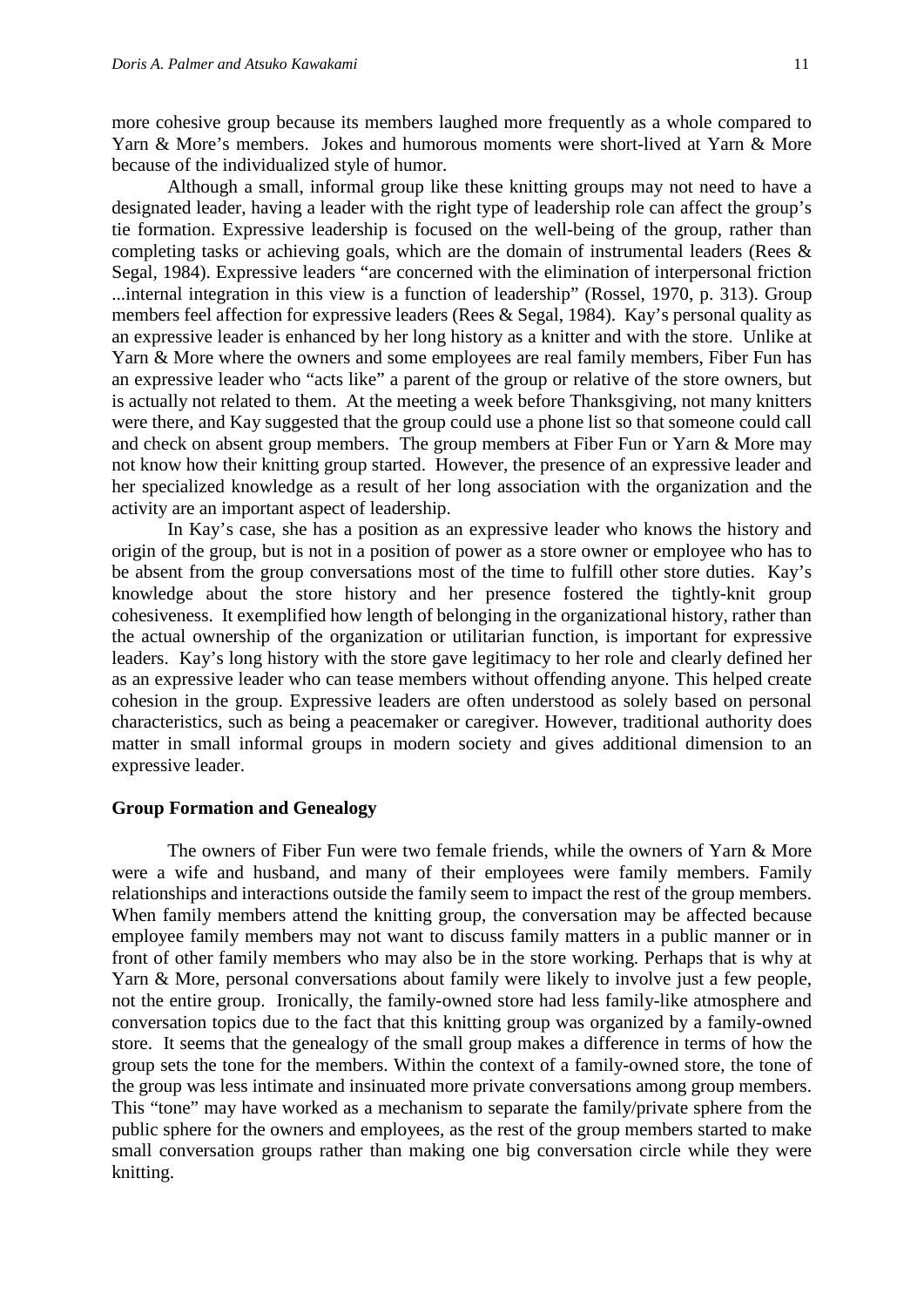Yarn & More did not have a designated leader. The store employees helped people with knitting problems, but they did not sit down with the group for the whole time; they came around and asked if people needed help as part of their job duties. One of the employees at the store said she does not feel like she is a part of the group. In fact, when the members had a group conversation as a whole at Yarn & More, at times it became uncomfortably controversial or even confrontational since there was no leader to implicitly regulate the conversations. On two separate occasions the atmosphere was noticeably tense when the conversation turned to religion or educational policies. One woman who attended a meeting at Yarn & More and later visited the group at Fiber Fun said "it is much nicer here" because of the all-inclusive, nonconfrontational, friendly atmosphere at the Fiber Fun group.

At Fiber Fun, a designated group leader, Kay, said "I feel obligated to be there" and this structure helped create stronger ties in the group, a more solid network: she was the anchor of the group. As leader, Kay sat in the same spot every week at the "head" of the knitting area. Her folding chair sat higher than the chair and love seat, further lending her an authoritative air. Kay knew only a few group members from outside the store, whom she had known for many years; most of the group members were new to her. Store employees sometimes interacted with the group during meetings, but they were usually too busy to sit down and knit.

One might think family-based stores and organizations are friendly, inclusive, cohesive, and less formal because of the positive meanings people attach to the word, "family." However the "family" can create the opposite effect in organizations when there are unclear private/public boundaries. When a loosely organized group stems from a family, it is difficult to implant someone from outside of the family to designate him/her as an expressive leader because it may cause confusion of roles and authority in the organization. The family members also feel insecure about having an outsider in the circle of family business because it increases the chance of disseminating private family matters to outsiders.

The expressive leadership of Kay was necessary for Fiber Fun to create and maintain an all-inclusive atmosphere at Fiber Fun which is not a family-based store. The store was able to successfully and artificially implant a designated and expressive leader for the loosely organized group. With the clear separation between family relations and work relations, nonfamily based organizations and business may have advantages in creating cohesiveness in small loosely organized groups.

## **Conclusions**

From our observations, we have learned intangible elements such as humor, expressive leadership and group genealogy as well as tangible elements such as furniture and its arrangement can make a difference in terms of tie formation and group cohesiveness. Social network research suggests that individuals participate in networks because of the rewards they will eventually receive. This study found that the institutional practices of the site where individuals gather to knit impact how cohesive a group becomes, even within loosely organized groups.

We propose that having a long history with the setting confers authority to an expressive leader. The long history of a particular activity and association with the group contribute to one's leadership by conferring authority on the leadership. While personal characteristics and likeability are of course important, authority is an essential facet of expressive leadership. With implicit authority, an expressive leader can wield the right amount of tension so that group members can make tightly looped interactions within a loosely organized group. As Thrift (2006) describes, every space resembles "the process of cell growth [which] relies on a sense of where things are to produce particular parts of an organism, a sense that is more than just the provision of a map but rather is a fundamental part of the process of growth, built into the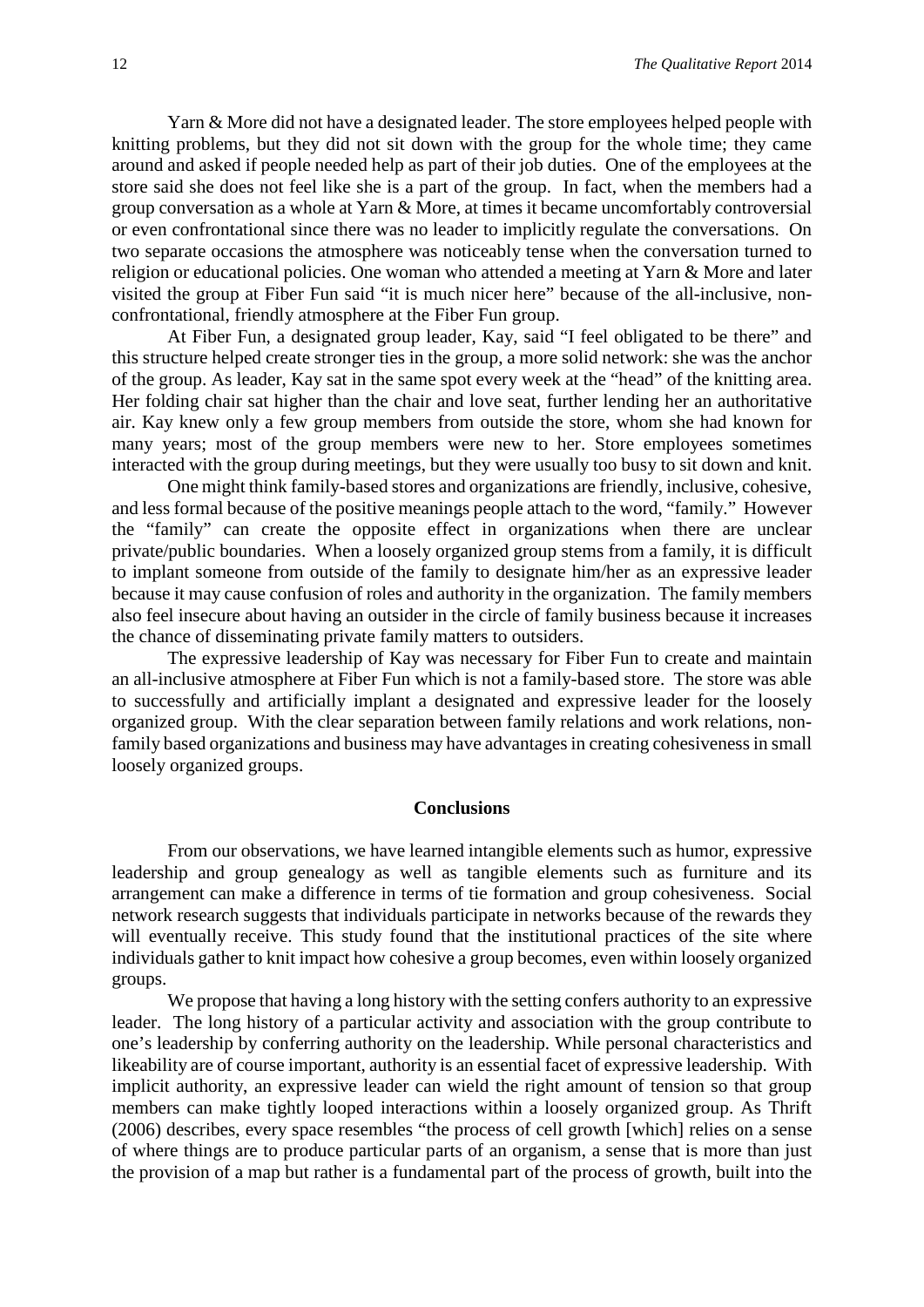constitution of organism itself" (p. 140). Our study suggests the importance of seating arrangements in a store-based setting to set the tone of the group, including disseminating the appropriate distance, closeness, and characteristics of the group based on group genealogy to the newcomers. Unlike previous studies of non-store based knitting groups, this study is unique because we used multiple sites of store-based groups to compare meeting space arrangement as well as the genealogy of the two groups and the effects on group cohesiveness.

The nature of relationships is also affected by group genealogy—how the group was organized and begun. The ownership of the group by a married couple with their relatives may create ambiguity in private and public spheres. We propose the ambiguity sets the tone of the group and its members tend to avoid talking about "family" matters. The context of the familybased organization makes it difficult to artificially implant an effective leader; therefore the group has to wait until an effective expressive leader develops naturally to become more cohesive. On the other hand, when a group has clear separation between the private and public spheres, it is easier to artificially implant an expressive leader in the group without concern for family relations. This particular condition also sets the tone of the group and allows its members to be more intimate within the group. When a group has an expressive leader, even though it is a loosely connected membership, it anchors the group and its activities.

This is an undeveloped area of study, and results may not be generalizable to other handcraft groups or other loosely organized groups. The group members of both stores were homogeneous; with more variation in kinds of activities, members' genders, and socioeconomic status, findings may have been different. Future studies are needed to examine tie formation in different groups in other contexts, or more heterogeneous groups. Nevertheless, this study adds a new perspective on tie formation with the new dimensions of expressive leadership and group genealogy in a loosely organized group. By theorizing social interaction and offering a new perspective on tie formation based on our findings, we may be able to offer solutions to build group cohesiveness effectively and systematically in various social groups or even volunteer organizations.

#### **References**

- Carron, A. V., & Brawley, L. R. (2012). Cohesion: Conceptual and measurement issues. *Small Group Research, 43*, 726-743.
- Eisenberg, A. F., & Houser, J. (2007). Social network theory. In G. Ritzer (Ed.), *Blackwell encyclopedia of sociology*. Blackwell Publishing. Retrieved from http://www.blackwellreference.com
- Etzioni, A. (1960). *A comparative analysis of complex organizations.* New York, NY: The Free Press.
- Evans, C. R., & Dion, K. L. (1991). Group cohesion and performance: A meta-analysis. *Small Group Research, 22*, 175-186.
- Fields, C. (2004). Throwing 'em for a loop: How young women align knitting to self-concept. Conference Papers - American Sociological Association.
- Forsyth, D. (1990). *Group dynamics.* Needham Heights, MA: Allyn & Bacon.
- Goffman, E. (1959). *The presentation of self in everyday life.* Garden City, NY: Anchor Books.
- Goffman, E. (1967). *Interactional ritual: Essays on face to face behavior.* Garden City, NY: Anchor Books.
- Greatbatch, D., & Clark, T. (2003). Displaying group cohesiveness: Humour and laughter in the public lectures of management gurus. *Human Relations, 56*, 1515-1544.
- Honig, S. (2007). Tight-knit? Urban social ties in a young women's knitting group. Conference Papers - American Sociological Association.